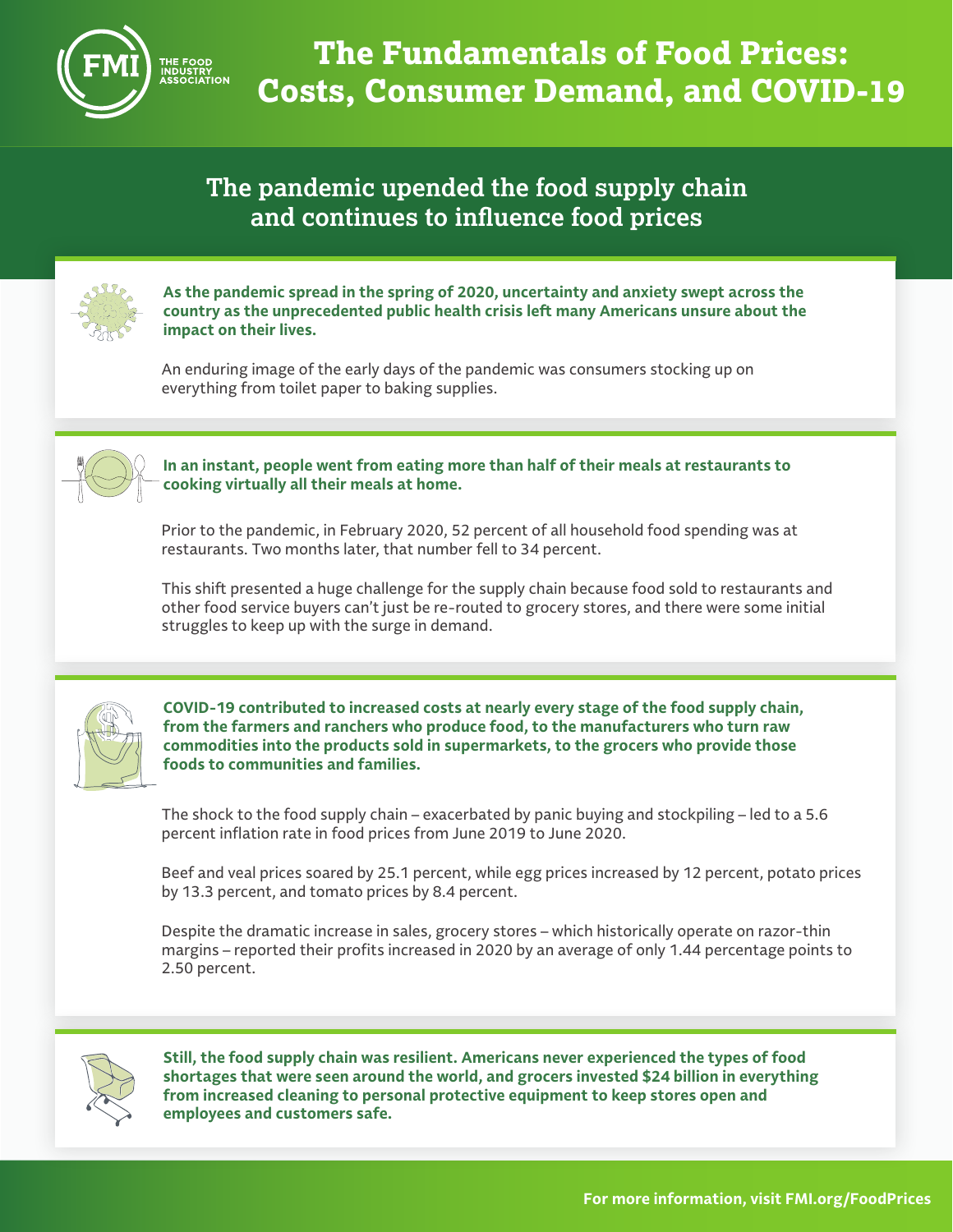**A variety of factors are contributing to elevated food prices, although the cost of most staples has fallen from their pandemic highs**



**The food retail industry historically operates on very slim 1 to 2 percent profit margins, and grocers are doing everything possible to avoid passing inflationary production costs onto shoppers. Also, competition in the grocery sector is fierce, and the battle for market share helps keep prices down for shoppers.**



**Inflation has caused the price of all consumer goods – from gasoline to apparel – to increase.**



**According to the March 2022 Consumer Price Index Summary, the food index increased 1.0 percent in March following similar increases in the two previous months.**

The index for meats, poultry, fish, and eggs increased in March, rising 1.0 percent after an increase in February of 1.2 percent. The indexes for beef (0.3 percent) and pork (0.9 percent) declined slightly from the February numbers.



**Yet even as the global economy begins to open back up, we continue to see increased demand on the food supply chain.**



**Grocery prices continue to show some volatility, especially as consumer demand has not abated. Average household weekly spending currently stands at \$148, up four percent from February 2021. While this is down from peak spending of \$161 at the height of the pandemic, it is still significantly higher than the average pre-pandemic amount of \$113.50.**

The price of food at restaurants no longer outpaces prices at the grocery store, with the food away from home index rising 0.3 percent in March 2022 after increasing by 0.4 percent in February.



**The biggest challenges remain the lingering effects of the Omicron variant, a shortage of truck drivers needed to deliver products to the grocery store, and now the conflict in Ukraine disrupting global energy and commodity markets.**